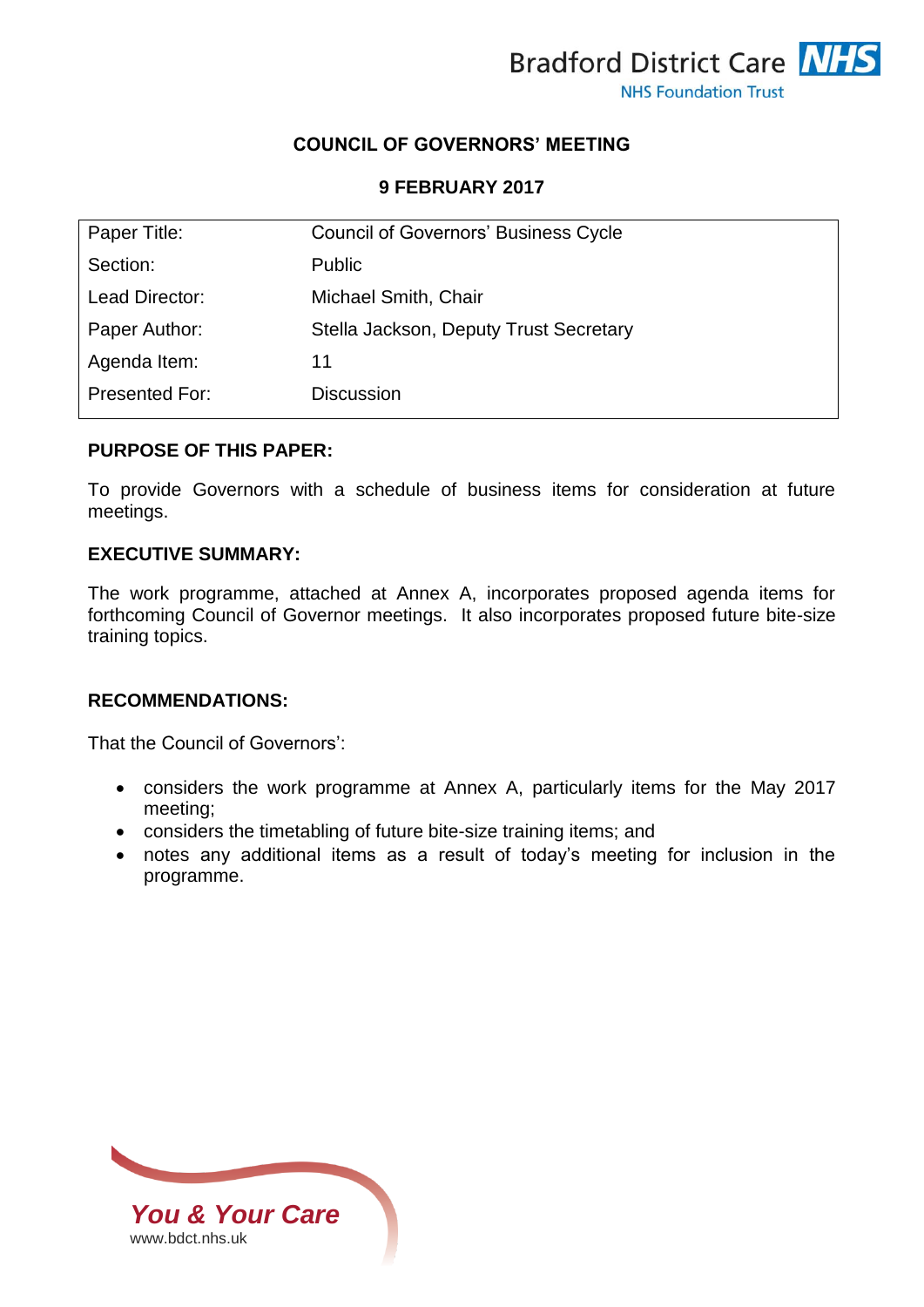

# **COUNCIL OF GOVERNORS' WORK PROGRAMME 2016/17**

| <b>Subject Group</b>                  | February 2017                                                                                                                                            | <b>May 2017</b>                                                                                                                                                                                                                                                                                          |
|---------------------------------------|----------------------------------------------------------------------------------------------------------------------------------------------------------|----------------------------------------------------------------------------------------------------------------------------------------------------------------------------------------------------------------------------------------------------------------------------------------------------------|
| <b>Standing Items</b>                 | Chair's Report on Board of Director Meetings<br><b>Integrated Performance Report</b><br><b>Council of Governors' Work Programme</b><br>Governor Feedback | Chair's Report on Board of Director Meetings<br><b>Integrated Performance Report</b><br>Council of Governors' Work Programme<br>Governor Feedback                                                                                                                                                        |
| <b>Bitesize Training</b>              | Holding to Account (45 minutes)                                                                                                                          | <b>Mental Health Strategy</b>                                                                                                                                                                                                                                                                            |
| <b>Quality and</b><br><b>Strategy</b> | <b>Quality Accounts - Quality Goal</b><br>Maximising the full potential of our relationships                                                             | Effectiveness of the Revised Complaints Process (Agreed at<br>August 2016 meeting - moved to May from February)<br><b>Annual Plan</b><br>Update about Plans for the ITC Unit (if available)<br><b>Mortality Review</b>                                                                                   |
| Governance                            | <b>Governor Approved Minutes</b><br>Nominations Committee Terms of Reference<br>Quality Review of Audits (tbc)                                           | <b>Governor Approved Minutes</b><br>Lead Governor Appointment (Expressions of Interest)<br><b>Committee Appointments</b><br>Register of Interests and Fit and Proper Person Declaration<br>Register of Gifts and Hospitality<br><b>COG Performance Review Proposal</b><br>Quality review of audits (tbc) |